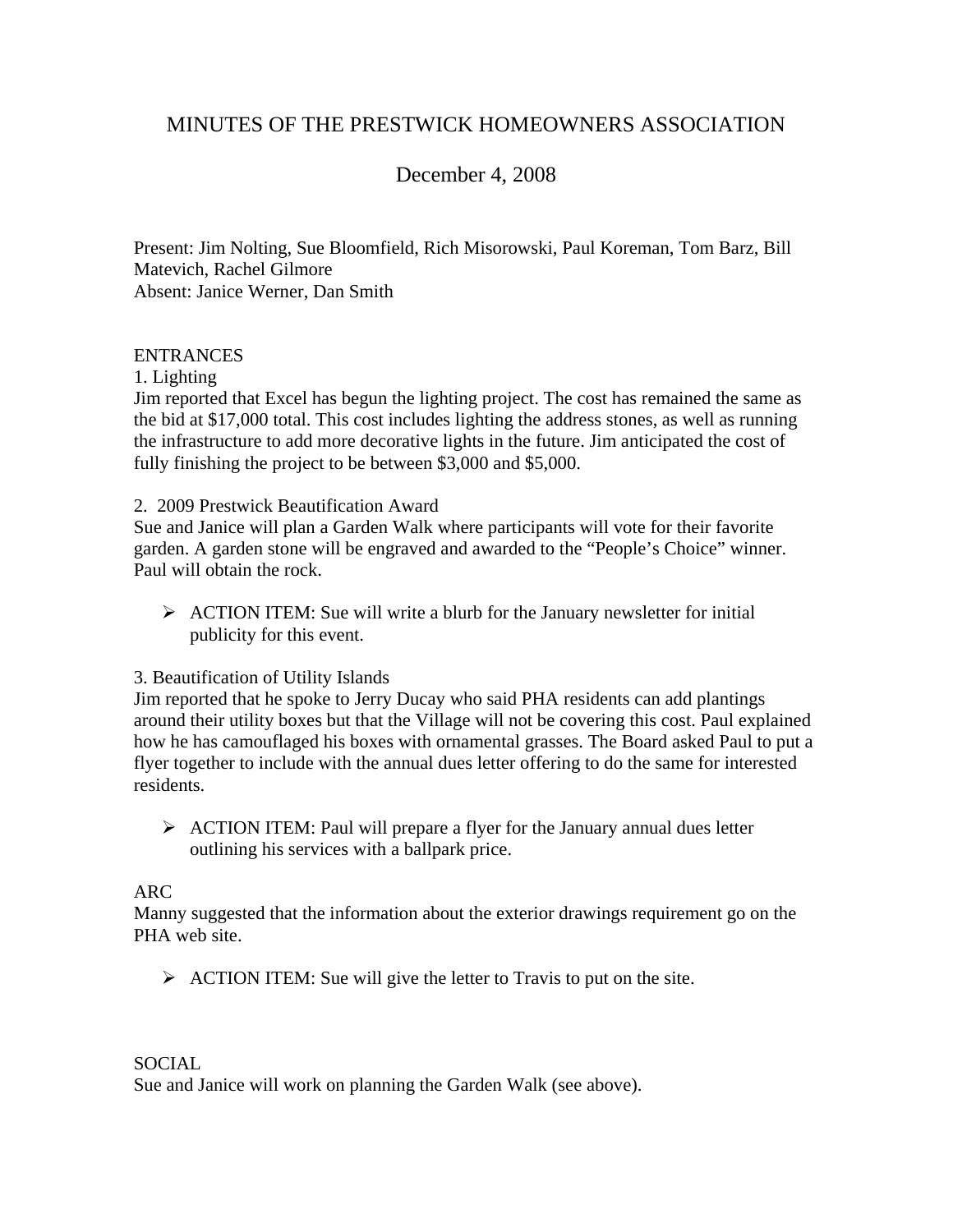#### MEMBERSHIP

1. Discussion was held about the annual dues letter. Tom is meeting with Bill Kiehl of Liberty and will ask him if he will print and send the annual dues letter. He will also ask if it's possible to include either a Membership Information sheet for people to complete OR use Rich's Excel database to print off the current membership info for each person to make changes to/approve and then return with their dues information.

The Board agreed that the dues will stay at \$80. The letter will go out at the end of January with an initial due date of March 1.

**SECURITY** No report.

WEB SITE No report.

#### FINANCIAL

The Board reviewed the proposed 2009 budget and approved it. After the Excel expenses are paid, there is still approximately \$12,000 in the account, and that is before new dues come in.

#### NEWSLETTER

The next issue will be in late January. It will include information on:

- 1. Garden Walk
- 2. Lighting update
- 3. Security camera question (see below)
- 4. Annual "Why Join PHA" article
- 5. the directory ad letter and response sheet
- $\triangleright$  ACTION ITEM: Tom will ask Bill Kiehl if he is interested in printing the newsletter.

The newsletter will get sent out with the annual dues mailing if possible through Liberty.

#### GOVERNMENTAL

1. Jim reported that he attended the Village's strategy meeting to get resident input on litigation versus negotiating for concessions from CN. Jim feels that the Village has really done all they can to fight the sale, but now that the sale is going to be approved, they are